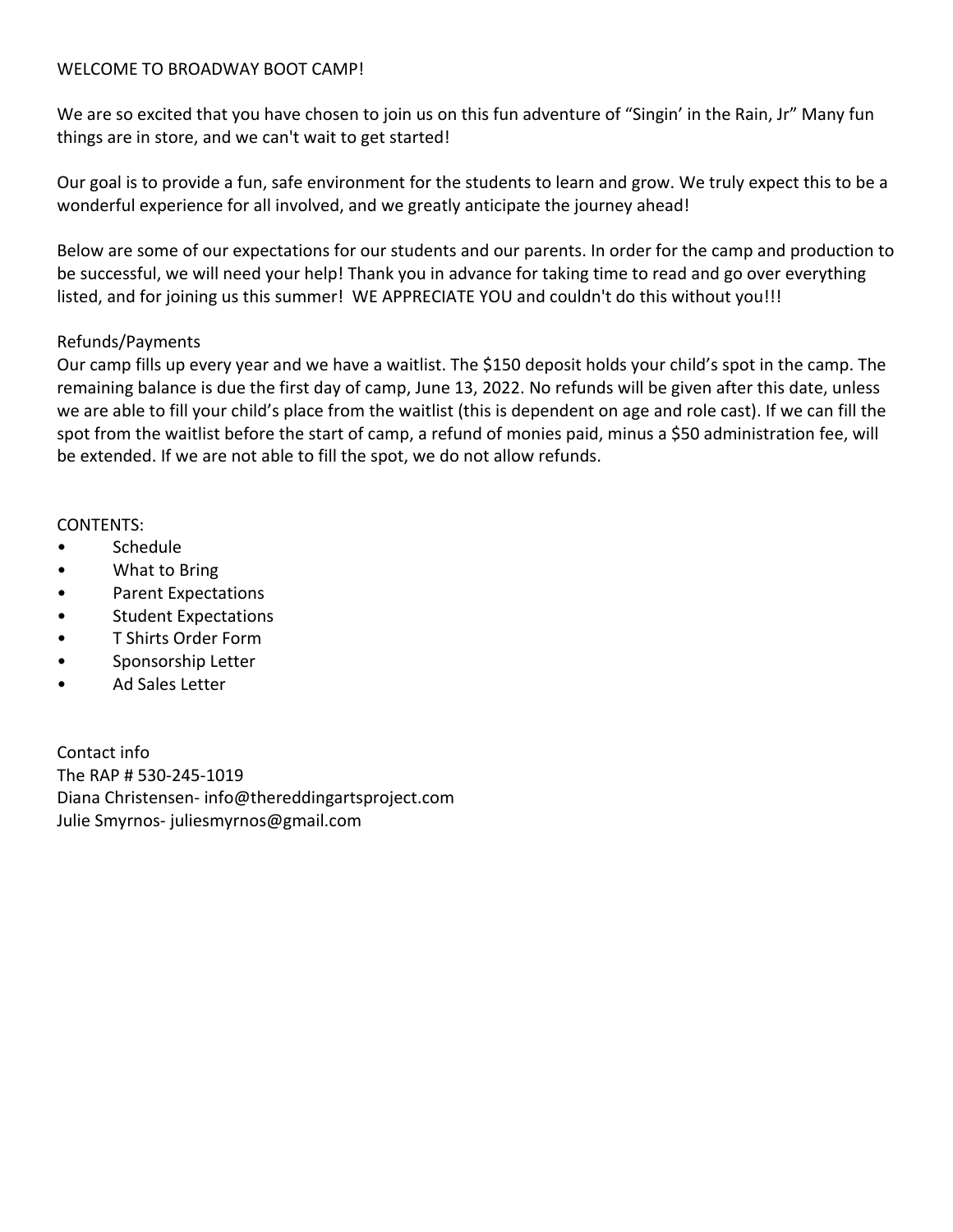# SCHEDULE

June 13<sup>th</sup> First day of camp- Auditions \*Auditions will be low pressure, as every student will have a part in the show!\*

June  $13<sup>th</sup>$  – July  $15<sup>th</sup>$ Monday - Friday- 9am to 1pm  $*$ No camp Monday, July  $4^{th*}$ \*we will have a lunch break & snack breaks\* July 18 - 9am to 1pm Load in/Tech Rehearsal @ Shasta College Theatre July 19 - 9am to 1pm Full Run Through Shasta College Theatre July 20 – 9am to 1pm Dress Rehearsal @ Shasta College Theatre July 21 – 9am to 1pm Full Dress Rehearsal @ Shasta College Theatre July 22 – Call Time 5pm OPENING NIGHT @ Shasta College Theatre Show at 7pm July 23 – Call time 12pm Showtime at 2pm/ Call time 5pm-Showtime 7pm @ Shasta College Theatre

WHAT TO BRING (please label everything with child's name!)

- 1. A lunch, a snack and WATER each day. ONLY water allowed no juice, smoothies, coffee, etc. Liquids other than water will ruin our dance floors!
- 2. Activities for down time; books, coloring books, cards, small toys
- 3. A notebook & pencil
- 4. Your Script (if given one)
- 5. Black jazz shoes with socks to be worn entire time no sandals/flip flops!
- 6. Comfortable clothes you can dance in- leggings, sports shorts.
- 7. Your smile and a good attitude!

## PARENT EXPECTATIONS

- 1. The \$35 costume fee MUST be paid in full on the first day of camp. There most likely will be personal costume items that will need to be purchased, based on the role: shoes, tights, undergarments, etc.
- 2. A refundable check deposit of \$40 MUST be paid for any student who will need a script (these students will be announced by Monday, June 13<sup>th</sup>). If the script is returned in perfect condition, no rips, or stains, etc, then the deposit will be returned.
- 3. If your child will be missing any camp days, please email us ASAP the exact dates they will be out! If your child is sick or will otherwise miss camp (last minute trip, etc), please call the front desk and leave a message or send the director an email.
- 4. All families are required to sell a minimum of 10 tickets, bring in 2 sponsorships and pass out/hang a minimum of 10 posters.

## **Volunteer Roles**

We are asking that 1 parent per child to sign up for at least one volunteer role. This is NOT a requirement. Please understand we know many parents have full time jobs/other children, so please do not feel this is a requirement. But if you like to be involved, we would LOVE to have you! Consider this our "wish list" of the number of volunteers we need to help this show run smoothly.

**2 Costumers**: Need to be able to sew **2 Costume Assistants**: Don't have to sew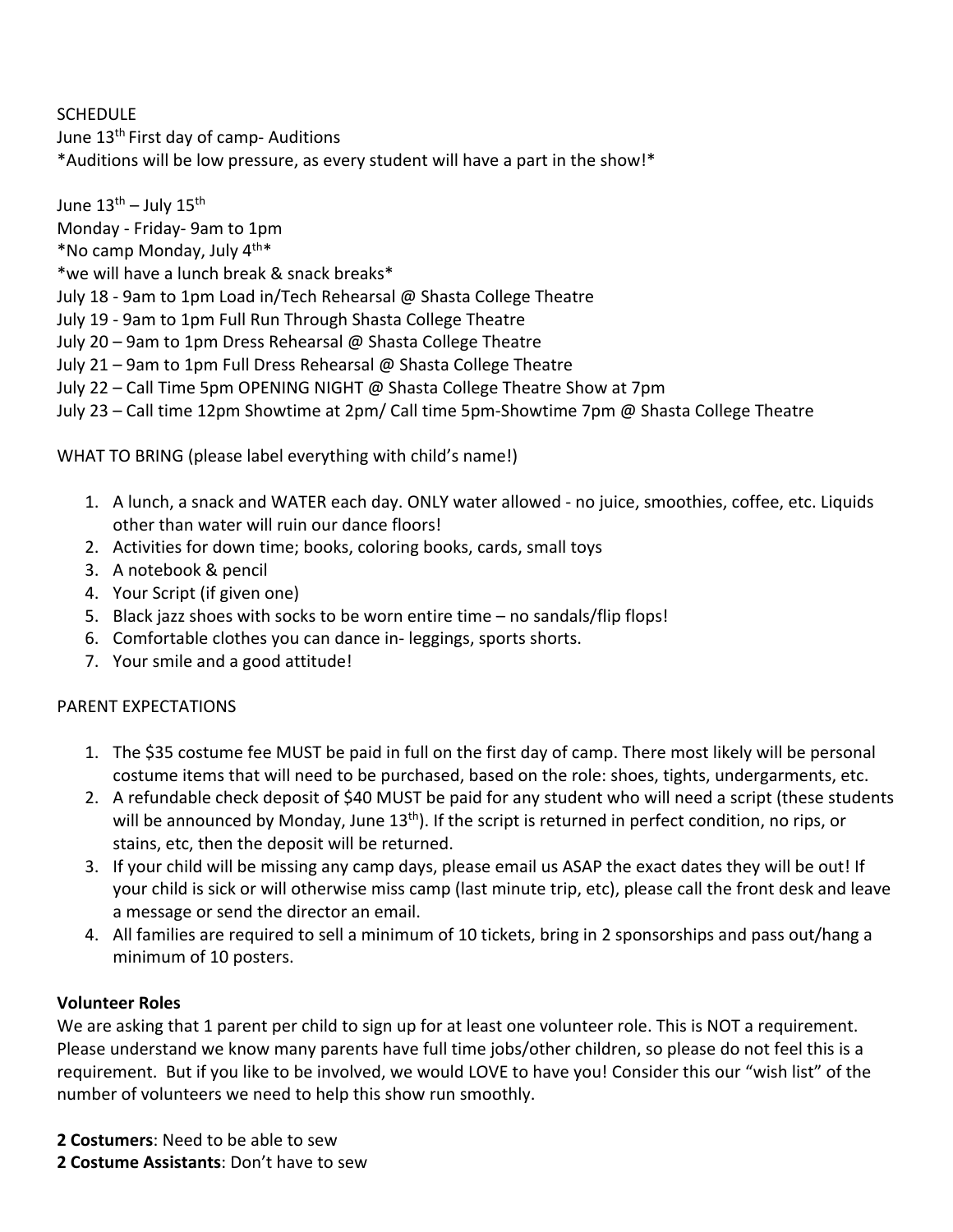**6 Set Design/Construction**: This is a great role for people who love to work with their hands and have great ideas and like to problem solve. Trucks and muscles are a plus ;)

**1 Program Designer**: Responsible for collecting all sponsorships, ads, program content from various parties, get them printed and organized by July 12th. These people need to be detailed-oriented, and organized.

**5 Sponsorships Admins**: (bringing in a minimum of \$300 each) This is the wonderful go-getter parent! We always need sponsorships for the show. Your role will to go around to local businesses or companies and find people to sponsor the show financially.

**1 Prop Manager**: This person will be responsible for finding and organizing all the props for the show. Creative minds welcome. The ideal candidate can shop on a budget and make something out of nothing! The American Picker of the group.

**2 Ticket sales, flowers, raffles Coordinators**: These parents will be responsible for organizing and finding volunteers for ticket sales, the raffle, and selling flowers. They will also be in charge of buying the flowers and getting donations from various vendors for the raffle baskets.

**1 Promotions/Social Media/Marketing**: Though every parent is responsible for passing out at least 10 posters, this parent coordinates the whole operation. They make sure ALL of the posters get out. Also, this parent will oversee getting the show announced on the Radio and helping with social media marketing. Any other ideas are also MORE than welcomed.

We really want to stress how important it is for you as the parents to encourage the kids in the roles they receive. EVERY role is important and needed! We want everyone to feel special. We want this to be a fun, exciting experience for them, not stressful or disappointing! Thank you for partnering with us in cheering them on in any role they receive!

## STUDENT EXPECTATIONS

To make this the best experience for all involved, we have some expectations for all our students:

- 1. Be respectful of the directors and fellow students.
- 2. PRACTICE outside of camp hours!
- 3. Bring a lunch, a snack and water every day.
- 4. Have a good attitude!
- 5. HAVE FUN! :)

We love our friends! However, since we are putting on a production, students will only be able to bring a friend ONCE and it is \$30 for the guest to come for the day. If your child would like to bring a friend, submit an email request 48 hours before desired day. Request must be approved before the guest attends camp for the day. Approval will be dependent upon child's attitude, work ethic in class, and if the schedule allows for visitors. We want to stress this a privilege and it is up to our discretion. Thank you for understanding.

Also, we want to make it very clear that bullying will NOT be tolerated at Broadway Boot Camp. If an issue arises, we will talk to the student and parents and come up with a plan. If the issue continues, we may ask the student to drop out of the camp. No refund will be given if this occurs. We want everyone to be involved and we believe the best of them, but for the safety of the other kids, we stand firm on this policy.